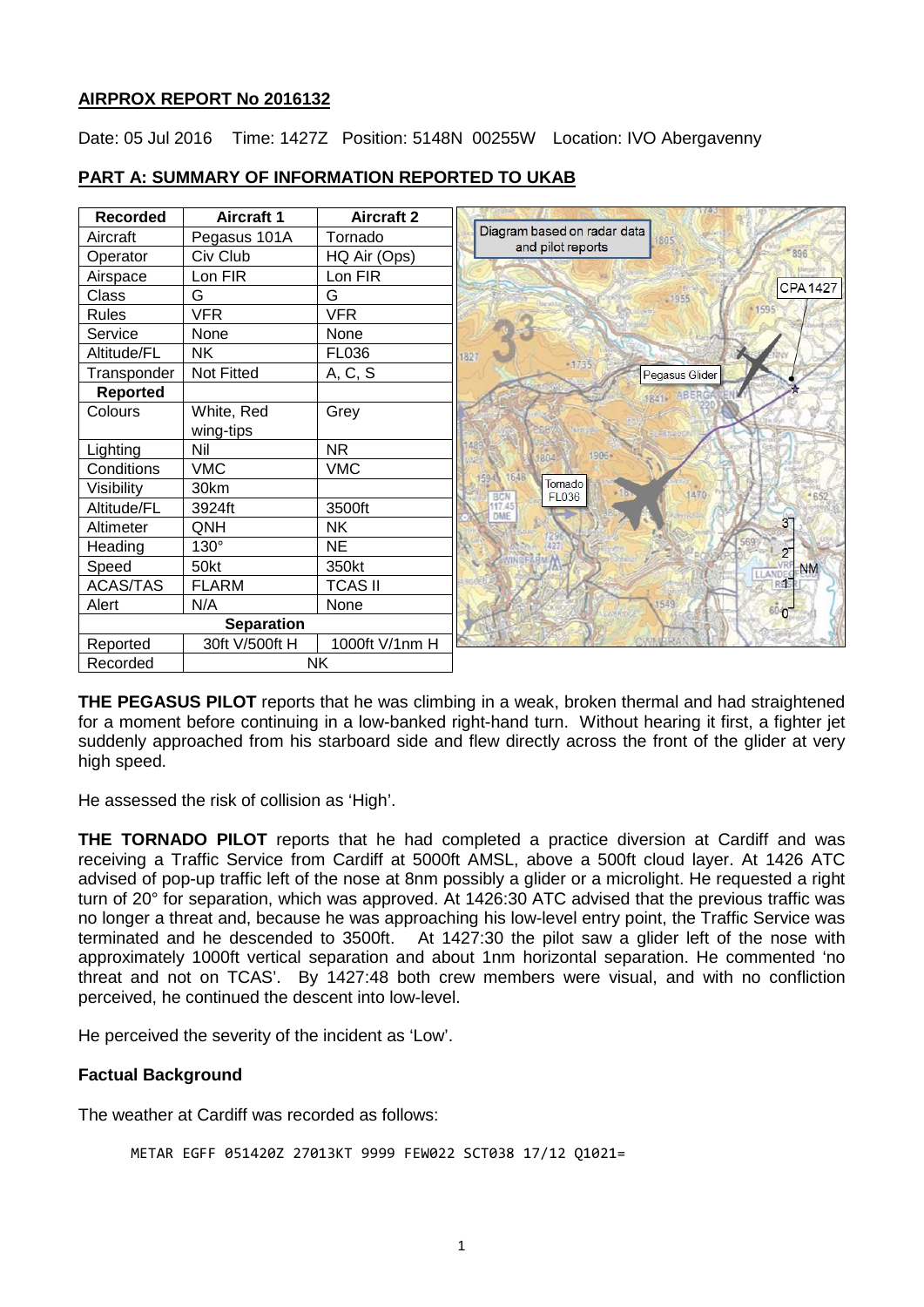## **Analysis and Investigation**

#### **UKAB Secretariat**

The Pegasus and Tornado pilots shared an equal responsibility for collision avoidance and not to operate in such proximity to other aircraft as to create a collision hazard<sup>[1](#page-1-0)</sup>. If the incident geometry is considered as converging then the Tornado pilot was required to give way to the glider<sup>[2](#page-1-1)</sup>.

## **Comments**

## **HQ Air Command**

This Airprox demonstrates that lookout continues to be a prime defence to MAC. Both aircraft were fitted with a form of electronic conspicuity (FLARM and TCAS II respectively) but they were unfortunately incompatible. Since FLARM does not appear on ATC displays, that barrier was also unavailable (acknowledging that, at the time of the Airprox, neither aircraft was in receipt of an Air Traffic Service). It seems that this is a case of individual perspective on the miss distance; military crews are all acutely aware of the possibility of encountering gliders in Class G airspace, particularly in the vicinity of ridgelines, and manage their cockpit workload to ensure that lookout is not compromised in areas where they are most likely to encounter other traffic.

## **BGA**

On a soar-able day, gliders will often concentrate in an area that provides good prospects for rising air. On that basis, if you see a glider circling, there may be others in the vicinity.

#### **Summary**

An Airprox was reported when a Pegasus glider and a Tornado flew into proximity at 1427 on Tuesday 5<sup>th</sup> July 2016. Both pilots were operating under VFR in VMC, neither pilot was in receipt of an ATS.

#### **PART B: SUMMARY OF THE BOARD'S DISCUSSIONS**

Information available consisted of reports from the pilots of both aircraft and radar photographs/video recordings.

The Board first looked at the actions of the glider pilot and noted that he was in Class G airspace where see-and-avoid was the main mitigation against mid-air collision. Although his aircraft was fitted with FLARM, this was not compatible with the TCAS system on the Tornado and so he had no prior warning of the approach of the Tornado. In the end, it had been his look-out (and hearing) that had enabled him to see the Tornado, albeit too late for him to take any avoiding action.



Turning to the Tornado pilot, members noted that he had reported seeing a glider 1nm and 1000ft away, which the Board were unable to reconcile with the glider pilot's report of about 500ft separation. Fortunately, the glider pilot had a Go-Pro type camera running at the time which

<span id="page-1-1"></span><span id="page-1-0"></span>

<sup>&</sup>lt;sup>1</sup> SERA.3205 Proximity.<br><sup>2</sup> SERA.3210 Right-of-way (c)(2) Converging.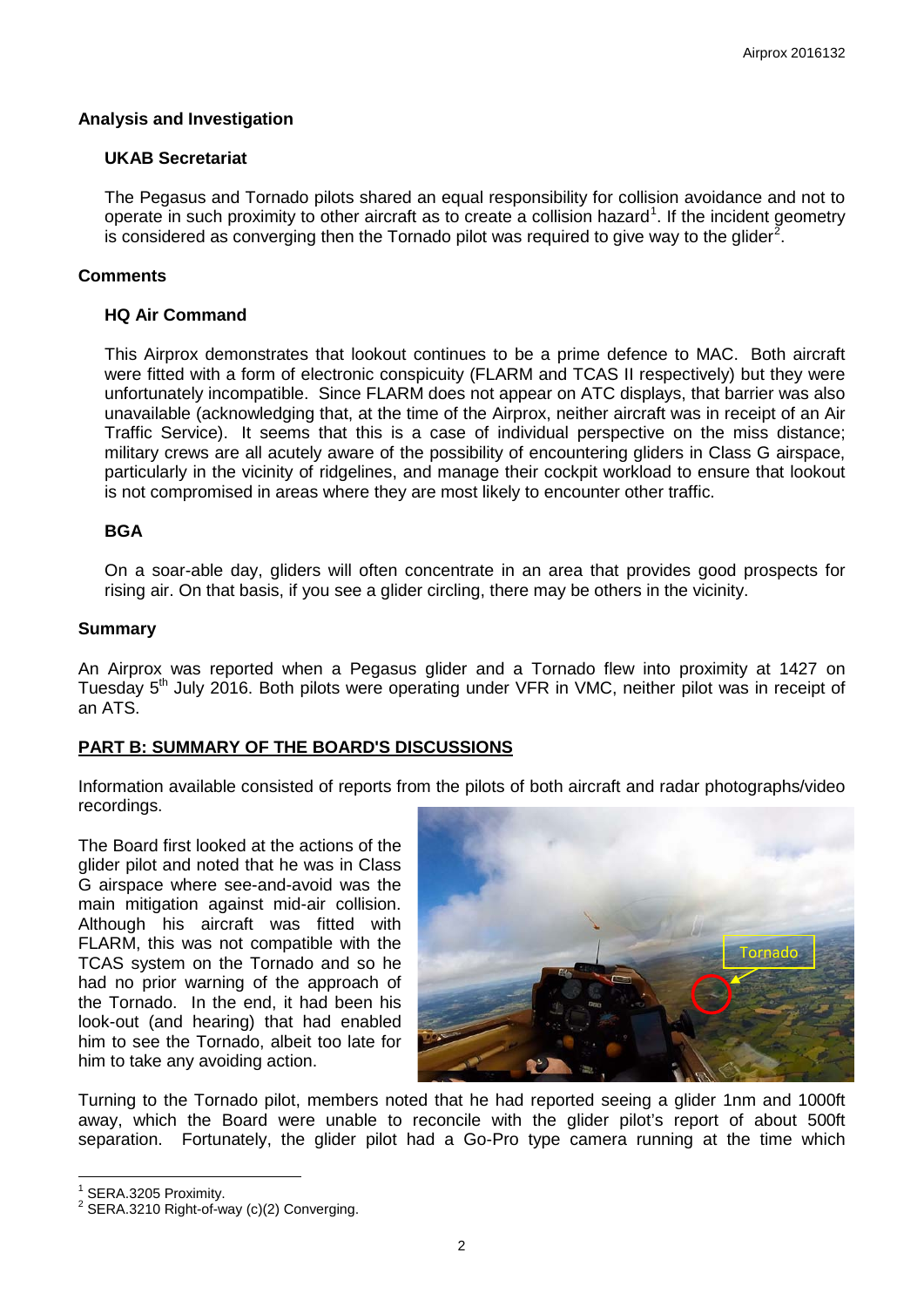recorded the incident and the Board were able to watch the video of the moment that the Tornado passed in front of it (see the still-frame image taken just before CPA). Although the Board recognised that camera focal length can sometimes be misleading in perception of separation, the Board agreed that as they crossed, the two aircraft appeared to be much closer than the Tornado pilot had reported and this led them to believe that he may in fact have seen another glider, not the Airprox glider.

In looking at the barriers that were relevant to this Airprox, the Board agreed that ATS barriers were all not available because neither pilot was receiving a service at the time (although the Tornado had been given generic Traffic Information on possible gliders that were no longer deemed to be a threat prior to the Airprox). Members noted that the two aircraft were operating with different CWS that were not compatible with each other (FLARM and TCAS), and the Board were disappointed that this should be the case because this rendered each CWS ineffective – installation of cooperative systems was vital in this regard: either SSR or an SSR-compatible CWS in the glider (such as PilotAware<sup>[3](#page-2-0)</sup> for example); or a FLARM-compatible CWS in the Tornado (such as PilotAware<sup>3</sup> for example). Finally the Board thought that see-and-avoid had also been ineffective because the Tornado pilot probably didn't see this glider, or at least perceived it to be further away than it was, and the glider pilot saw the Tornado too late to take any action.

This led the Board on to determining the cause of the Airprox, which was quickly agreed to have been a possible non-sighting by the Tornado pilot and a late sighting by the glider pilot. However, the Board debated the risk for some time as they repeatedly ran through the glider pilot's video recording. Some members maintained that this incident was a Category C (no risk of collision) because of the distance that the Tornado had passed ahead of the glider. Others were concerned that, even for a fast-jet at 350kts, the crossing rate of the Tornado across the nose of the glider indicated that it was much closer than a 'no risk of collision' situation. In the end, after much discussion, the Board agreed on risk Category B, safety had been much reduced below the norm.

## **PART C: ASSESSMENT OF CAUSE AND RISK**

Cause: A possible non-sighting by the Tornado pilot and a late sighting by the glider pilot.

Degree of Risk: B.

#### Barrier Assessment:

Modern safety management processes employ the concept of safety barriers that prevent contributory factors or human errors from developing into accidents. Based on work by EASA, CAA, MAA and UKAB, the following table depicts the barriers associated with preventing mid-air-collisions. The length of each bar represents the barrier's weighting or importance (out of a total of 100%) for the type of airspace in which the Airprox occurred (i.e. Controlled Airspace or Uncontrolled Airspace).<sup>[4](#page-2-1)</sup> The colour of each bar represents the Board's assessment of the effectiveness of the associated barrier in this incident (either Fully Effective, Partially Effective, Ineffective, Not Available, or Not Assessable). The chart thus illustrates which barriers were effective and how important they were in contributing to collision avoidance in this incident.

<span id="page-2-0"></span><sup>&</sup>lt;sup>3</sup> See www.pilotaware.com and www.pilotaware.com/pilotawareintroduction/ - other systems are available.

<span id="page-2-1"></span>Barrier weighting is subjective and is based on the judgement of a subject matter expert panel of aviators and air traffic controllers who conducted a workshop for the UKAB and CAA on barrier weighting in each designation of airspace.